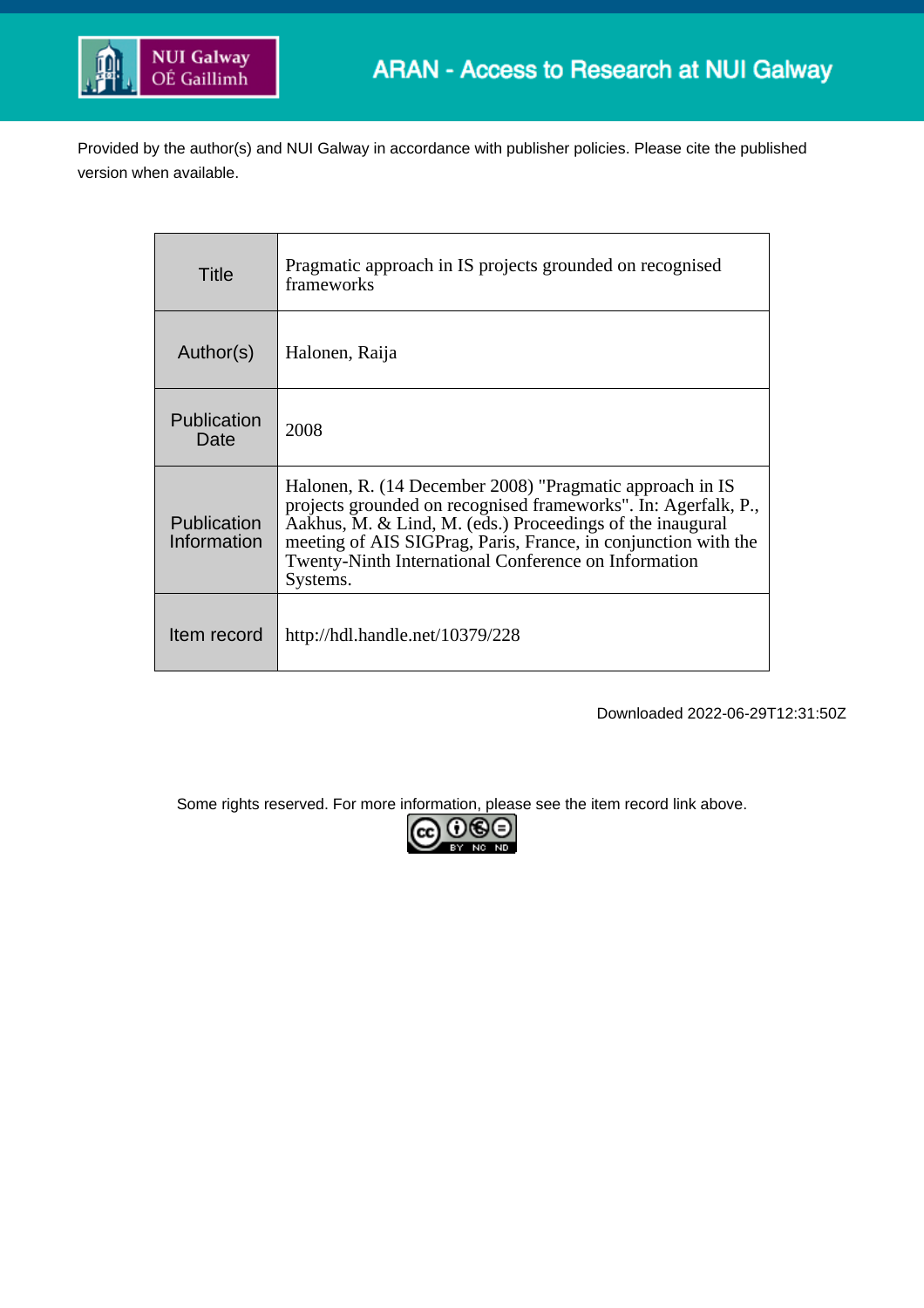Type of Research: \_\_ Completed research \_\_ Research-in-progress X Position paper

# **PRAGMATIC APPROACH IN IS PROJECTS GROUNDED ON RECOGNISED FRAMEWORKS**

### **Raija Halonen**

Centre for Innovation & Structural Change National University of Ireland, Galway raija.halonen@nuigalway.ie

#### **Abstract**

*This paper stands for IS projects that are carried out practionally, using action-oriented approach and by grounding on recognised frameworks to serve as a foundation for better IS research. We introduce two different IS projects that were implemented to serve both practice and science. The projects differed in several aspects but despite that, both of them were carried out with the help of deep involvement and action-oriented approach that enabled the researcher to gain a full concept of the encounters and details in the IS projects. Thus, the research results are not dependent on interpretation and assumptions that should be made to fulfil apertures or blanks between observations. As one IS project was implemented keeping in mind a framework recognised in prior research, the other IS project was put into practice without any prior model or beforehand planning. With these two different cases we demonstrate the power of pragmatic approach when doing IS research.*

**Keywords:** Action-oriented approach, IS implementation, pragmatic theory, recognised framework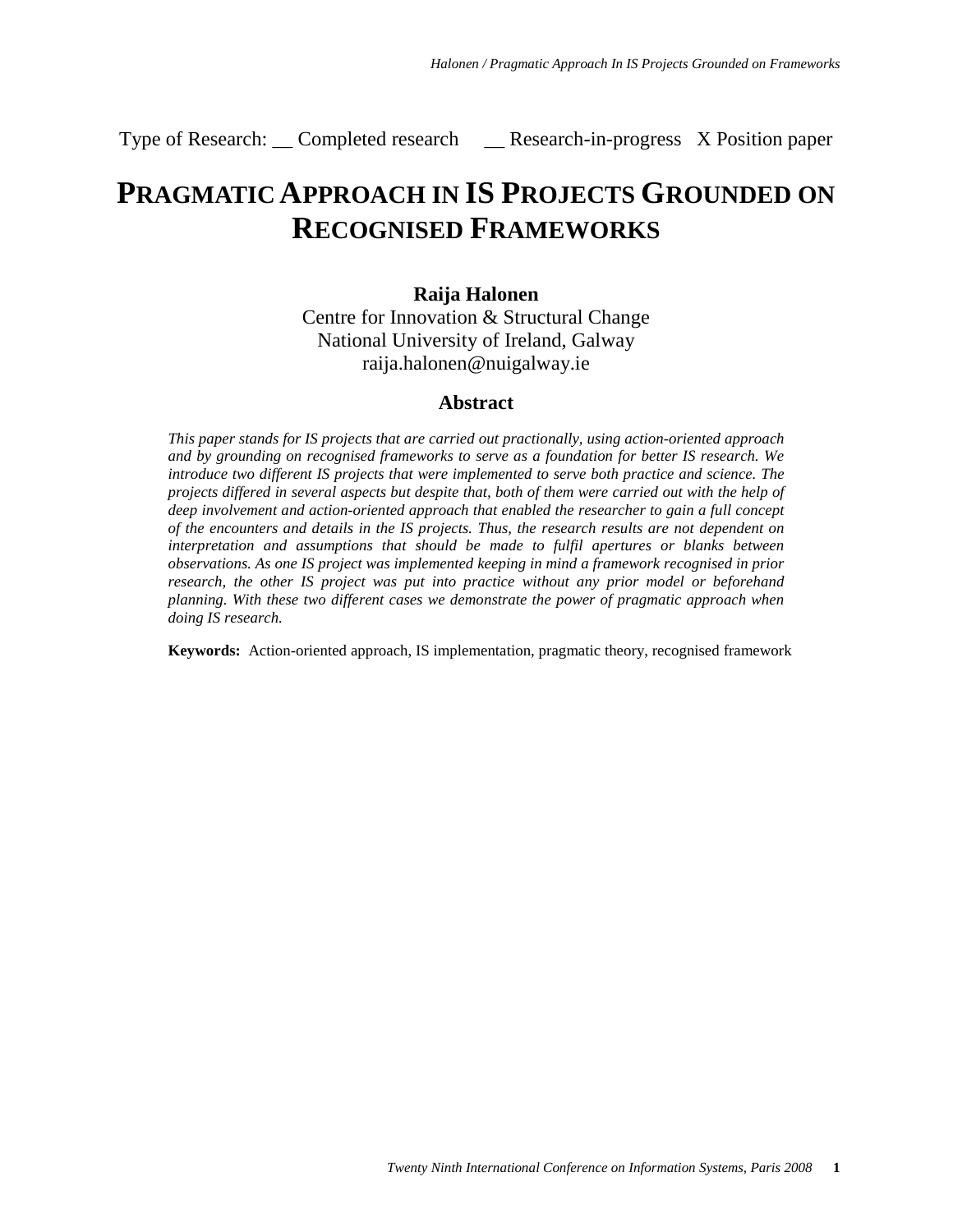# **Introduction**

This paper emphasises the gains of pragmatic and action-oriented approach in doing IS research. In so doing, the paper answers to the call of Chen and Hirschheim (2004) when they asked for interpretivist researchers to continue opposite to positivist domination. Pragmatism approaches encounters from a dynamic, constructivist approach that focuses on understanding human action as a social and functional phenomenon (Elkjaer & Simpson, 2006) and thus it allows researchers to comprehend the varying side of incidences. Information systems are implemented or modified to meet the change that organisations from time to time undergo. Some of these IS projects take place continuously while sometimes there may be near twenty years intermission (Borum & Christiansen, 2006). This state builds the ground for IS research that is supposed to promote more sensible IS implementations.

We introduce two information system projects where action-related approach was used. Despite the cases were carried out in deviant ways, both of them added to the IS research due to their approach. In our paper, we conditionally accepted the definition introduced by Hirschheim et al. (1995, 22) *"An information systems development methodology is an organised collection of concepts, methods, beliefs, values and normative principles supported by material resources"*. We wanted to emphasise the role of people and collaboration and we did not deny a possibility of a loose organised collection that tended to realise in a reflective way in the other project. Furthermore, in widely accepted positivistic and interpretive IS research there is a problem of theory-practice inconsistencies that are found between researchers' assumptions and the actual research with gained results (Smith, 2006). We believe that an approach that grounds on strong action-based research with realistic functional grasp leaves no space for dubious assumptions.

Basing on his literature review, Smith (2006) notes a problem of causality as a constant conjunction of events. Because empirical relationships are phenomenological instead of being theoretical, they lack the unobservable issues and causal processes that influence them. Therefore there is a gap between the entities. While quantitative research methods call for statistical tools, they necessitate questions such as "how many" instead of "how" and "why". That leads to breaks in empirical conjunction. Therefore, we emphasise the power of pragmatic and action-related research that reduces the gap.

Despite passed decades with IS research, many IS projects still fail to deliver the desired outputs. Luna-Reyes et al. (2005) claim that a significant set of these failures stem from social and organisational factors that are difficult to observe without continuous observing. In case of active doing, the researcher makes it possible to allow knowing in practice and thus, to find out how things are done in complex organisational work (Orlikowski, 2002). Orlikowski also notes how product development work is accomplished through the everyday practices of the organisation's members. She continues that the practices should be understood as independent, overlapping and intersecting through the activities of the participating individuals. Therefore, we propose that active observing is needed to get all available information gathered.

IS practitioners mostly understand the value and need of planned approach in IS projects but often the planning is humble or non-existent due to the amount of required scientific data or lack of time or skills to identify essential data. This situation widens the gap between research and practice (Chiasson & Green, 2007). In their study on ready-made software packages Chiasson and Green emphasise the significance of doubting when heading to IS implementations. In so doing, they tend to support both practitioners and customers to make conscious actions and informed choices that will be experienced positive even later. Their approach endorses our thoughts of being aware of what is being decided in IS projects.

As stated above, being near the research objective enables the researcher to get a broader picture of the encounters and events. Peirce (2000) explains this with an importance of reasoning that leads us to determine one inference instead of another and to act according the way we do. Peirce calls this action a guiding principle of inference. This guiding is supposed to lead us to correct conclusions from true premises.

Peirce's thoughts of the guiding principle were later refined into the concept of action research by Lewin (1946) who studied workers' intergroup relations and thinking. Lewin was surprised because the workers' knowledge of their own work was so humble. They did not know what should be done and they were not able to evaluate whether an action had led forward or backwards. Later, Rapoport (1970) defined the cornerstones of action research with four statements: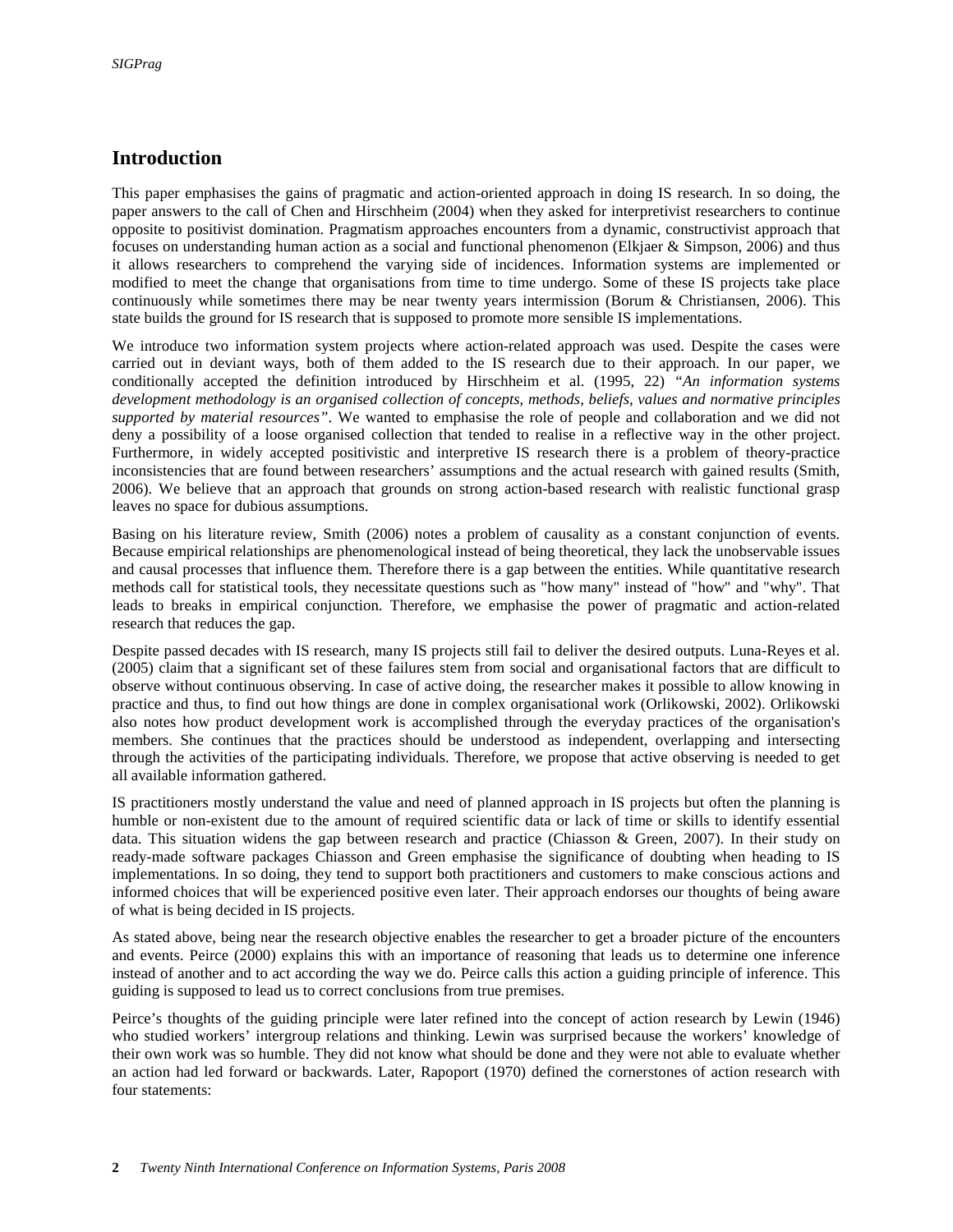- 1. The need to get collaboration from members of an organisation to help them solve their own problems.
- 2. The operational research stream of mathematics, engineering and physical sciences concentrating on logistical problems of various kinds.
- 3. The group dynamics stream researching leadership, power, group dynamics, stress and identity.
- 4. The applied anthropology stream studying psychological warfare, intelligence and administration of occupied territories.

Action research targets to solve practical, real-world problems and at the same time, to expand scientific knowledge. Action research is strongly collaborative and it necessitates participation from both researchers and users or actors in the target environment. As action research is tightly connected with contemporary research settings and environment, its grounds are found in pragmatism with four essential premises: consequences defined by human concepts, truth embodied by practical outcome, logic of controlled inquiry and social context of action (Baskerville & Myers, 2004.) Of these four premises, we highlight the role of social context of action that can be revealed in action-oriented and pragmatic research but that easily is left out of questionnaires and surveys.

Rapoport (1970) sums action research as research that aims to contribute both to the practical concerns of people and to the goals of social science by joint collaboration within a mutually acceptable ethical framework. While Hirschheim et al. (1995) list abstract concepts and material resources as components of IS development methodology, Mathiassen (2002) emphasises the role of collaboration between actors. Mathiassen studied practice in close collaboration between groups of practitioners and researchers and he notes that a collaborative approach causes many practical problems and conflicts. He discerns the difficulty to find a suitable research method that enables practical ways to combine qualitatively different research approaches that support the joint goal. Mathiassen names his approach collaborative practice research and it combines action research, experiments, and practice studies. The research method constantly meets dilemmas between practice-driven and research-driven goals and general and specific knowledge interests. Due to that, we find it a fruitful method that necessitates constant reasoning and pondering.

Onwuegbuzie and Leech (2005) introduce a pragmatic researcher who utilises and appreciates both quantitative and qualitative research instead of supporting one and underrating the other. Onwuegbuzie and Leech highlight that pragmatic researchers are able to dig into a dataset to understand its meaning and to use one method to verify findings from the other method because they may utilise several methodologies within an inquiry.

In all, action-related and practice-driven research methods are recognised in prior literature, but despite that, they seem to get minor attention compared to positivistic research. Therefore, we wanted to add to the discussion with our two cases of IS projects.

#### **The Cases**

As said, the empirical material originated from two very different IS projects. The first case was an IS project that was built on the framework introduced by Hevner et al. (2004). In other words, a thorough literature review was carried out in order to find a suitable framework for the IS development project. The second research project aimed to find out how an information system is implemented in inter-organisational settings with several stakeholders and backgrounds. The two cases differed in several aspects, not to limit into issues with theoretical backgrounds. Consequently, the second case was an IS project that had no literature background but it was strongly actionoriented in its implementation. With these two cases we aimed to describe the research output that was related with real-life functionality in the projects.

Next, we describe the first case. The IS project was implemented to support user rights and their management in an organisation (called Ironmade) that was a global manufacturer of stainless steel. Even if Ironmade was present in several countries and cities, the current IS project was defined to take place only in one location with two thousand people and tens of information systems. In Ironmade, the user rights were to be restricted because the organisation wanted to control and shelter its business information and knowledge. Organisations have several tools to manage user rights but often the user rights are not properly controlled. That was the case in our target organisation, too, and the employees described the prevailing situation: "The biggest problem is that the superiors do not make any requests to remove access rights." The IS designer was one of the users and there were no problems to get access into the several information systems and to get contact with the other users. The approach was decided to be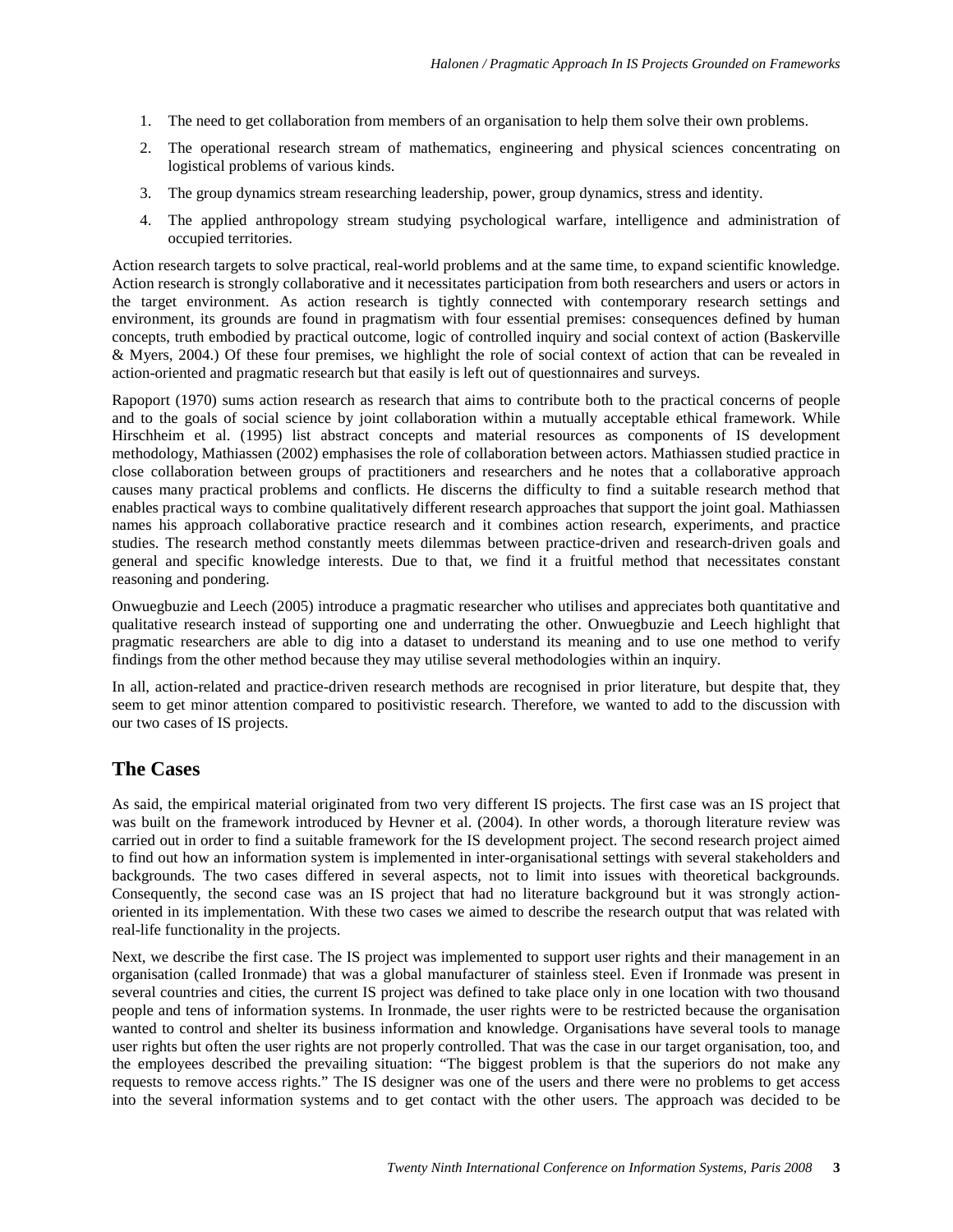collaborative and prior research was needed to find out how to start the IS project that was to serve both practice in the organisation and IS research.

Before we turn to the framework, we briefly describe the second case (called eMove). The IS project was an interorganisational effort with several stakeholders participating with differing activities. While Ironmade was a private enterprise that was one of the world leaders in its business, eMove was an IS project that was carried out in the public sector and it was funded with public money. The need for eMove came from the public organisations as the organisations had to collaborate with each other ever more and they could not manage their collaboration with their contemporary information systems. In eMove there were two active groups, namely a project group consisting of future key users representing the participating organisations and a steering group consisting mainly of superiors.

We then present the framework introduced by Hevner et al. (2004) as described in Figure 1. With their framework, Hevner et al. aimed to inform IS researchers of how to do design-science research and how to evaluate and present it. The framework offers a rigorous model that reminds the practitioners to note essential factors in the development work.



**Figure 1. IS research framework (adapted from Hevner et al. 2004, 80)**.

While the framework promotes the output of the IS project, it also ties the project with the context organisation. In Figure 1, the central location of "IS research" is essential between "Environment" and "Knowledge base" that are context based concepts. Furthermore, Hevner et al. (2004) note that design-science should be aligned with realworld production experience. Therefore we present the empirical case (Ironmade) where we interpret the IS development with the help of the framework introduced by Hevner et al.

In Ironmade, the existing knowledge base was searched using resources both in and outside the enterprise. Then, the environment was explored with the help of the knowledge base. In so doing, knowledge base influenced the IS development already in the beginning. The project manager was an experienced employee in the target organisation.

Respectively, eMove was not planned with the help of any theoretical framework; rather, the development work was started "on the move". In other words, it was carried out with a process that carried the project as driftwood. However, the development project was observed all the time as the project manager started to collect research material from the very beginning. The IS project eMove was active for four years while the IS project in Ironmade was completed in a few months. While the project manager in Ironmade was familiar with the knowledge base, the project manager in eMove had to start from nothing because the knowledge base was not researched.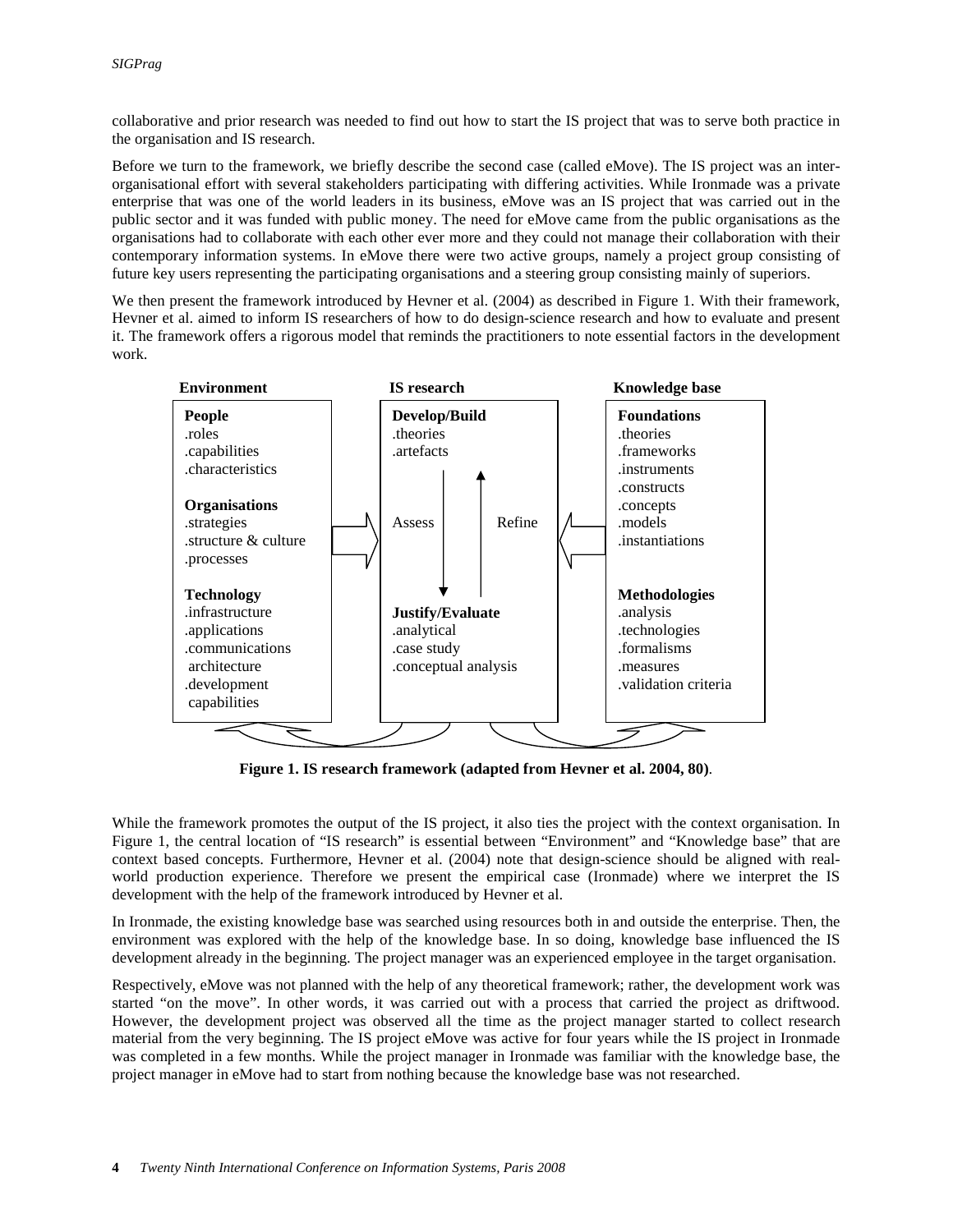

**Figure 2. The output of Ironmade in the framework.**

In the long run, both IS projects were completed and their outputs were evaluated. The output of the IS project in Ironmade was seen gaining both the knowledge base and the environment it self (Fig. 2). The knowledge base was cumulated with knowledge that was collected in the organisation where it had been scattered and with knowledge that was found in prior research. The environment gained because it was studied systematically. The information system was developed and evaluated.

The eMove project was evaluated, too. The evaluation was done by feedback asked from its users and it was mainly positive such as "Well done and a handy service!" and "It's very easy to use but would be nice to add some explanation to the terms since sometimes some of them might be quite confuse." As there was no framework to lean on, there was no knowledge base to be cumulated or environment to be developed.

## **Conclusion**

This paper accentuated the gains of pragmatic and action-oriented approach in doing IS research. In addition, we emphasised the benefits of using a recognised framework in the IS projects that are to serve both practice and research. To achieve the goal, we introduced two IS development projects where action-related research approach was used in a way that Mathiassen (2002) calls collaborative practice research. The first IS project took place in a private enterprise where user rights were not managed properly. Prior to the development, a literature review was carried out and a suitable framework was found to be used in the IS development project. The chosen framework acted as a backbone in the development project that was run rigorously, keeping in mind the goal of the project but acting in the real environment and reflecting according to the current findings. Because the IS developer was present, the empirical material was sufficient in order to achieve the desired output.

The second case appeared to be more challenging compared to the first one. As there was no prior literature review or framework to guide the project, the project was proceeded spontaneously, according to the encounters and situations in the project. In the second case the role of human action in the social context (Elkjaer & Simpson, 2006) was emphasised. Because the researcher was present, the changes were possible to be made and the researcher was able to reflect according to the encounters. Like Onwuegbuzie and Leech (2005) conclude that pragmatic